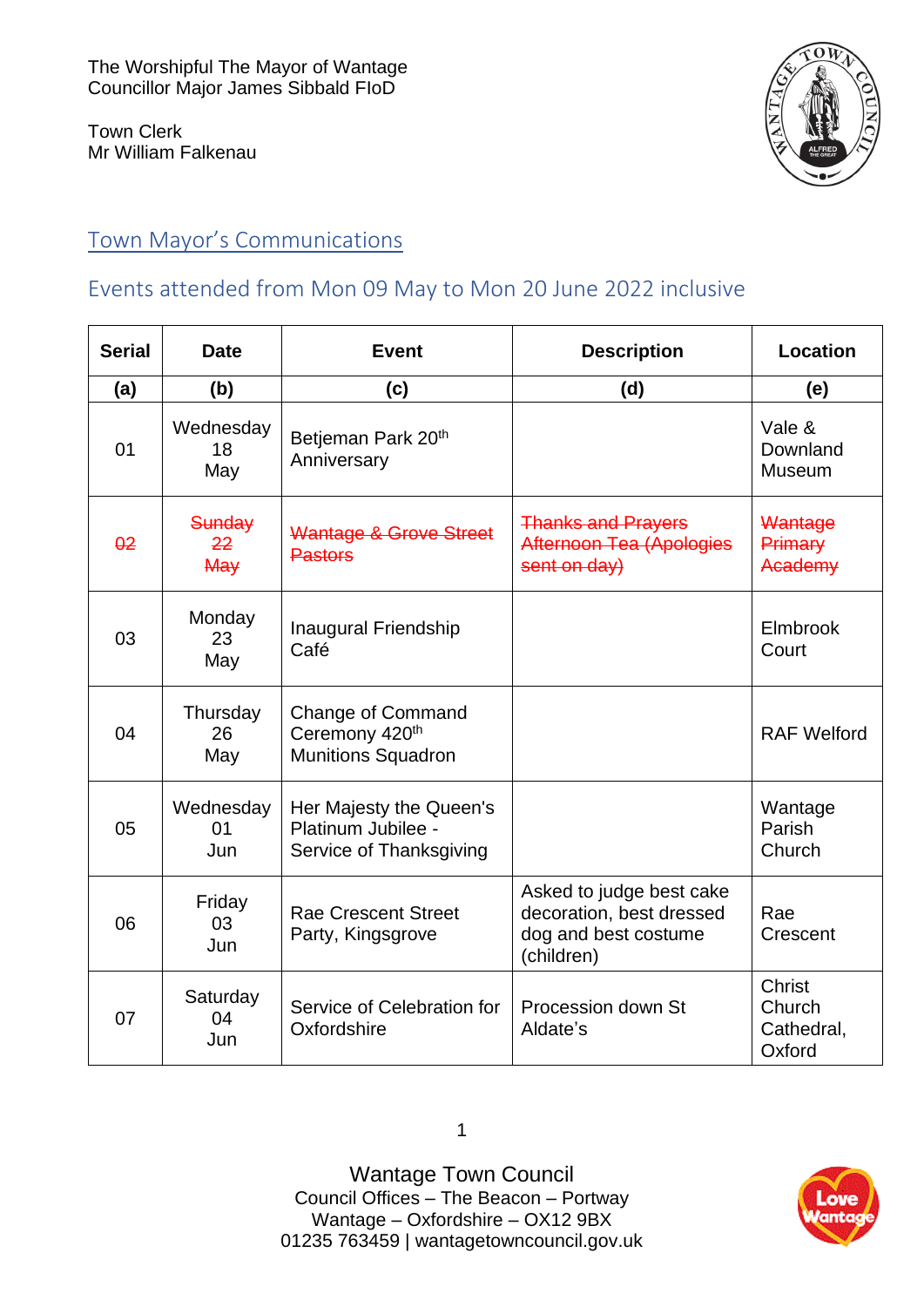| <b>Serial</b> | <b>Date</b>           | <b>Event</b>                                | <b>Description</b>                     | Location                            |
|---------------|-----------------------|---------------------------------------------|----------------------------------------|-------------------------------------|
| (a)           | (b)                   | (c)                                         | (d)                                    | (e)                                 |
| 08            | Saturday<br>04<br>Jun | D-Day Harwell Memorial<br><b>Stone</b>      | Deputy Mayor laid wreath               | Harwell<br>Memorial<br><b>Stone</b> |
| 09            | Sun<br>05<br>Jun      | Platinum Jubilee Big<br>Lunch               | Main celebration of Jubilee<br>in Town | <b>Market Place</b>                 |
| 10            | Wed<br>15<br>Jun      | Centenary of Wantage<br><b>Bowling Club</b> | Visit by Bowls England                 | Wantage<br><b>Bowling Club</b>      |

# Forthcoming Events (in next fortnight or so)

| <b>Serial</b> | <b>Date</b>           | <b>Event</b>                                                                                       | <b>Description</b>     | Location                            |
|---------------|-----------------------|----------------------------------------------------------------------------------------------------|------------------------|-------------------------------------|
| (a)           | (b)<br>(c)            |                                                                                                    | (d)                    | (e)                                 |
| 01            | Friday<br>08<br>Jul   | RAFA 60 <sup>th</sup> Anniversary<br><b>Dinner</b>                                                 | <b>Black Tie</b>       | Loyd Lindsay<br>Rooms,<br>Ardington |
| 02            | Friday<br>08<br>Jul   | <b>Oxfordshire County Music</b><br><b>Service Gala Concert</b>                                     | Deputy Mayor attending | <b>Dorchester</b><br>Abbey          |
| 03            | Saturday<br>16<br>Jul | Sweatbox WTF!                                                                                      |                        | King Alfred's<br>Academy            |
| 04            | Thursday<br>21<br>Jul | Institution, Induction, and<br>Installation of The<br><b>Reverend Katherine</b><br>Magdalene Price |                        | Wantage<br>Parish<br>Church         |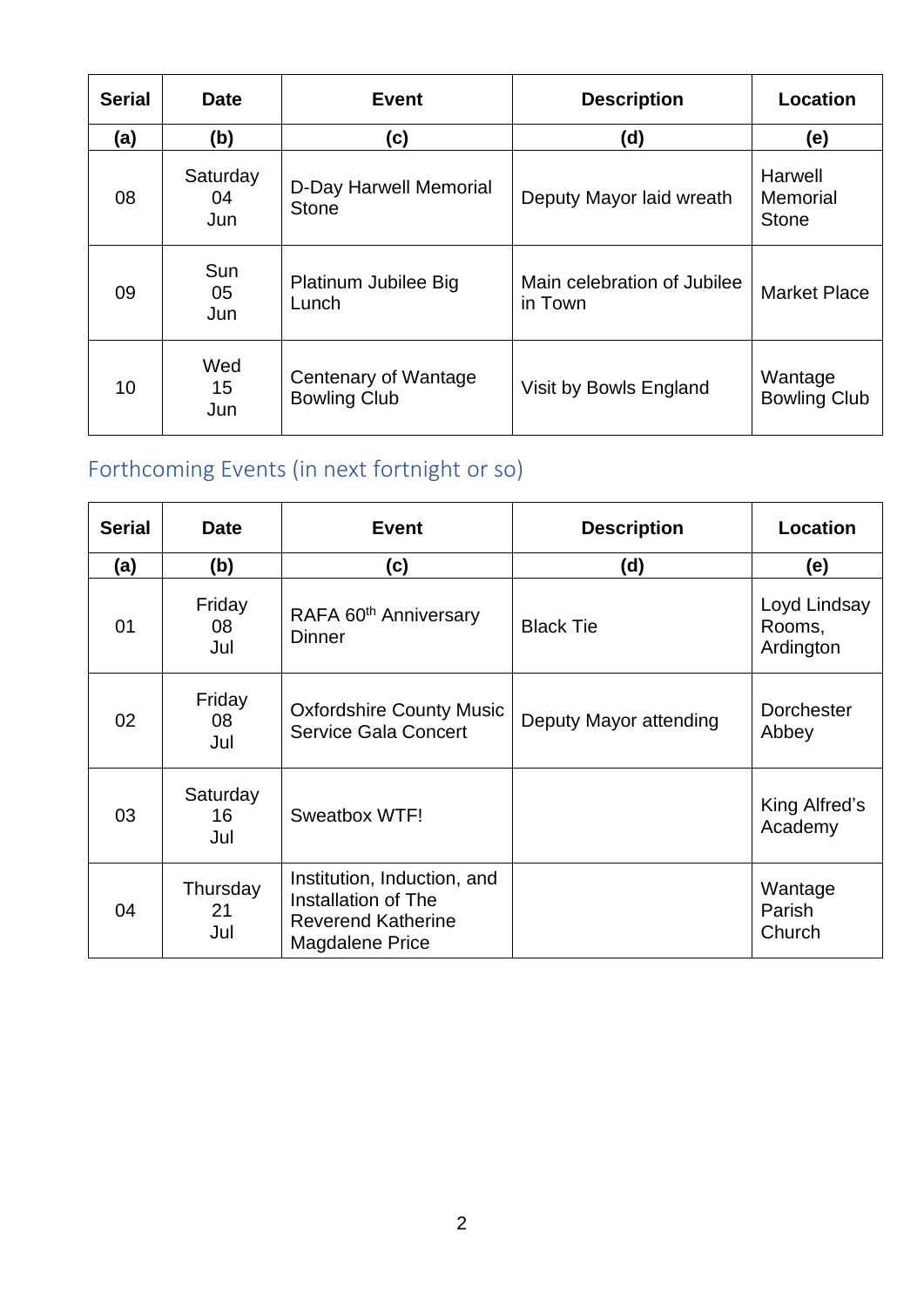## Mayor's Use of Beacon

The Mayor has the use of the hall within the Beacon for ten events per civic year and he may gift a use, such as to a deserving organisation for the benefit of the local community.

| <b>Serial</b>  | <b>Date</b> | <b>Allocated to</b>              | <b>Remarks</b>           | <b>Gifted</b> |
|----------------|-------------|----------------------------------|--------------------------|---------------|
| (a)            | (b)         | (c)                              | (d)                      | (e)           |
| 1              | <b>TBC</b>  | Mayor's Ball                     |                          |               |
| $\overline{2}$ | <b>TBC</b>  | <b>Burns Night</b>               |                          |               |
| 3              | TBC.        | <b>Volunteers' Reception</b>     |                          |               |
| $\overline{4}$ | 30 Jun 22   | Vale Academy                     | <b>Sports Awards</b>     | Yes           |
| 5              | 08 Oct 22   | <b>Wantage Silver Band</b>       |                          | Yes           |
| 6              | 15 Oct 22   | The Mix / Sustainable<br>Wantage | International Repair Day | Yes           |
| $\overline{7}$ | 05 Nov 22   | <b>Wantage Literary Festival</b> |                          | Yes           |
| 8              | 21 Jan 23   | <b>Wantage RBL</b>               | <b>County Conference</b> | Yes           |
| 9              |             |                                  |                          |               |
| 10             |             |                                  |                          |               |

### Mayor's Charities

The Mayor's chosen charities for 2021/2022 are:

- [The October Club](https://www.octoberclub.org.uk/) (Charity no. [900331\)](https://beta.charitycommission.gov.uk/charity-details/?regId=900331&subId=0) and
- The [Fitzwaryn School](https://www.fitzwaryn.oxon.sch.uk/) Parents and Friends Association (Charity no. [1041897\)](https://beta.charitycommission.gov.uk/charity-details/?regId=1041897&subId=0).

### Mayor's Social Media Accounts and Email

E-mail: [mayor@wantagetowncouncil.gov.uk](mailto:mayor@wantagetowncouncil.gov.uk)

 $\bullet$  [@WantageMayor](https://www.instagram.com/wantagemayor/)  $\odot$  @WantageMayor  $\bullet$  [Town Mayor of Wantage](https://www.facebook.com/Town-Mayor-of-Wantage-446212369291346/)  $\odot$  [Town Mayor](https://www.youtube.com/channel/UCqNWPyNYw6d0rTc2YF7KZdQ)

#### Mayor's Awards – Pride in Wantage

There are two styles of the "Pride in Wantage" award; one for individuals and the other for organisations/businesses, that are recognised as giving support to the town.

No awards were made during this reporting period.

[Pride in Wantage Awards –](https://wantagetowncouncil.gov.uk/wantage-town-mayor/pride-in-wantage-awards/) Wantage Town Council